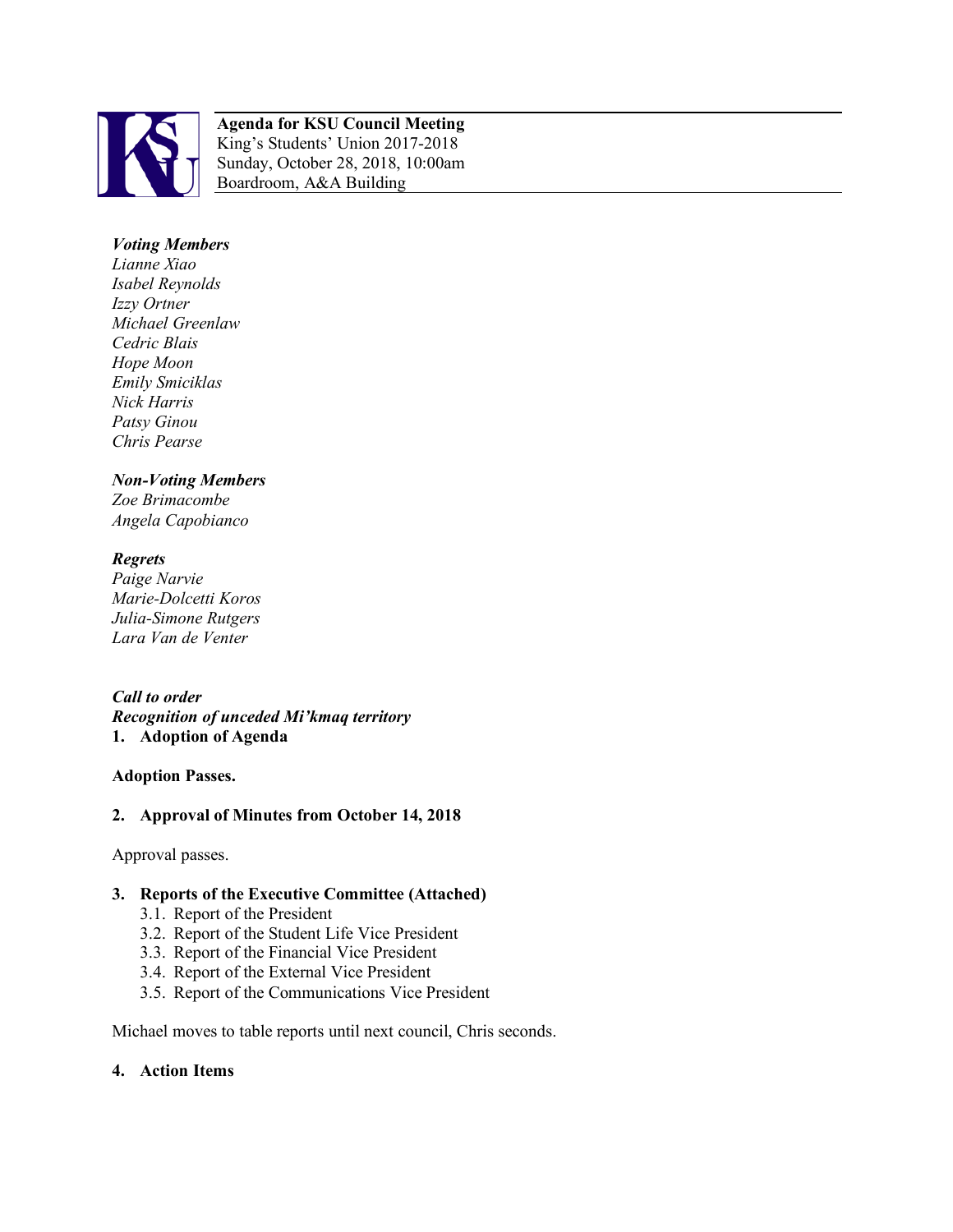4.1 BIRT the King's Student's Union send a letter to our MP, Andy Fillmore, outlining our support for the Liberal Government's introduction of legislation which would allow people who have served their sentences for cannabis possession to apply for a pardon. We will also voice our position that incarcerated persons currently serving sentences for cannabis possession should be granted the same opportunity.  *Moved by Isabelle Reynolds* 

Cedric seconds.

Motion passes.

4.2 Be it resolved that the King's Student's Union write our stance opposing Halifax Smoking ban and encouraging the University of King's College to create a designated smoking area on University property.

*Moved by Isabelle Reynolds* 

Michael seconds.

Motion passes.

4.3 BIRT the Political Lesbianism Society be ratified as a Tier I society for the 2018/19 academic year. *Moved by Michael Greenlaw* 

Isabelle seconds.

Motion passes.

4.4 BIRT the HOST society receive \$48.00 in contingent funding for their event Experiments Club: Tempera paint on October 29<sup>th</sup>. *Moved by Izzy Ortner Finance Committee recommends approval*

Seconds by Isabelle.

Originally moved by Marie and if any questions about the request ask Marie.

Motion passes.

4.5 BIRT SNARC receive \$60.00 in non-contingent funding for their Book Club event featuring: the worth of women on November  $6<sup>th</sup>$  or  $8<sup>th</sup>$ . *Moved by Izzy Ortner Finance Committee recommends approval* 

Seconded by Nick.

Motion passes.

4.6 BIRT the King's PRIDE society receive \$30.00 in contingent funding for their field trip to the Glitter Bean Café and South House on November 2nd. *Moved by Izzy Ortner*